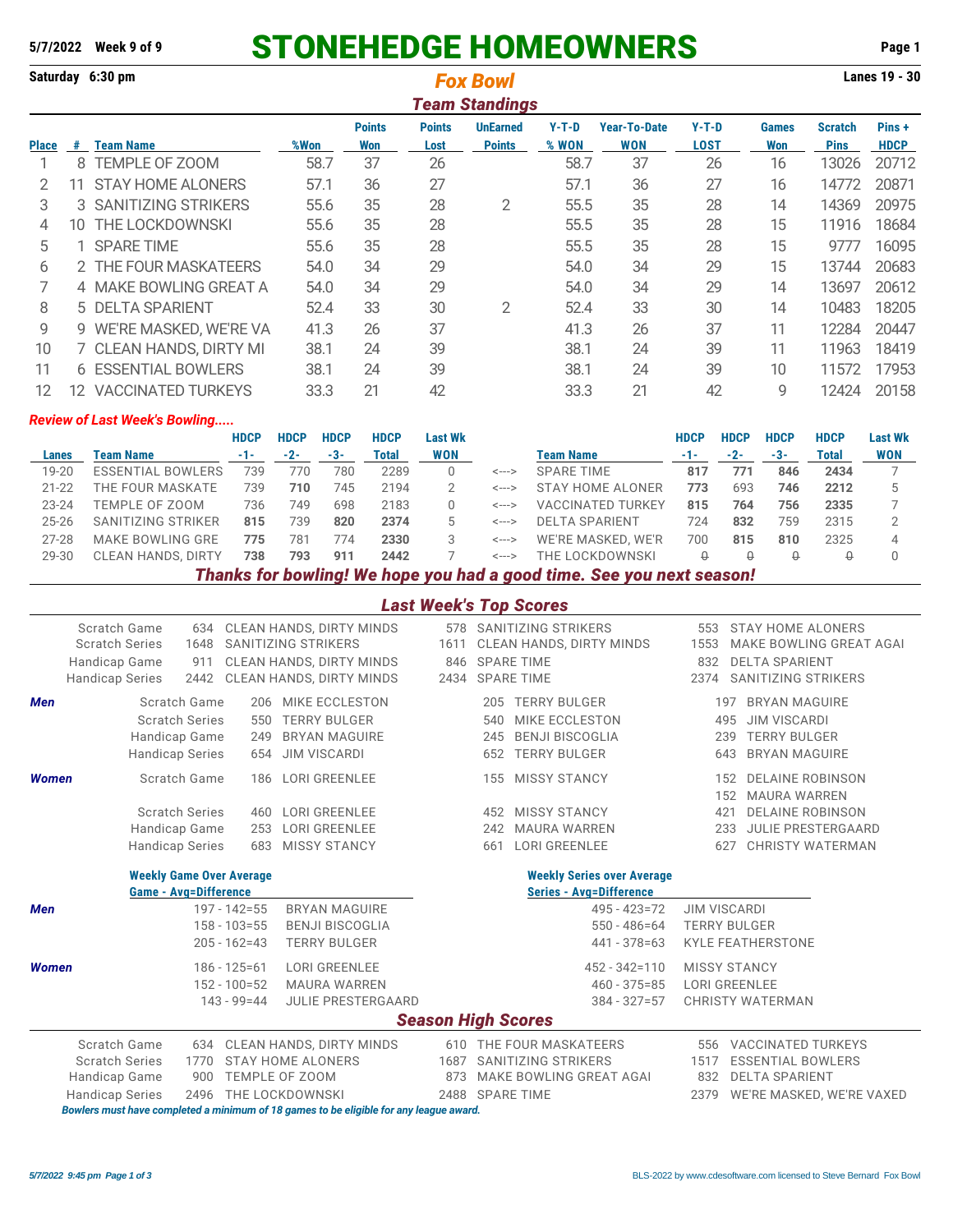# **5/7/2022 Week 9 of 9 STONEHEDGE HOMEOWNERS Page 2**

|  |  | <b>Season High Scores - Continued</b> |  |
|--|--|---------------------------------------|--|
|  |  |                                       |  |

| <b>Men</b>                      |                | <b>Scratch Series</b>                                           |     | 702 MIKE ECCLESTON                                                |                 |    | 551                 |                | DARIN WAGNER                                                        |                                                        | 501                                           | RON DIEHL                         |                                        |              |              |
|---------------------------------|----------------|-----------------------------------------------------------------|-----|-------------------------------------------------------------------|-----------------|----|---------------------|----------------|---------------------------------------------------------------------|--------------------------------------------------------|-----------------------------------------------|-----------------------------------|----------------------------------------|--------------|--------------|
|                                 |                | <b>Scratch Game</b><br><b>Handicap Series</b>                   | 691 | 253 SCOTT STANCY<br>CHRIS ECCLESTON                               |                 |    |                     |                | 205 TERRY BULGER<br>678 LANCE FREDERICK                             |                                                        | 200<br>666                                    |                                   | <b>TODD WEBER</b><br><b>GLEN CAMEY</b> |              |              |
|                                 |                | Handicap Game                                                   | 275 | <b>JIM VISCARDI</b>                                               |                 |    | 257                 |                | <b>KYLE FEATHERSTONE</b>                                            |                                                        | 245                                           |                                   | <b>BENJI BISCOGLIA</b>                 |              |              |
| <b>Women</b>                    |                | <b>Scratch Series</b>                                           | 460 | LORI GREENLEE                                                     |                 |    | 443                 |                | <b>DELAINE ROBINSON</b>                                             |                                                        | 441                                           | <b>KIM DIEHL</b>                  |                                        |              |              |
|                                 |                | Scratch Game                                                    |     | 172 MISSY STANCY                                                  |                 |    |                     |                | 170 KRISTIN ECCLESTON                                               |                                                        |                                               |                                   | 168 MARY BULGER                        |              |              |
|                                 |                | <b>Handicap Series</b>                                          |     | 674 SHANA FREDERICK                                               |                 |    | 665                 | KIM WAGNER     |                                                                     |                                                        | 639                                           |                                   | <b>ESTHER ECCLESTON</b>                |              |              |
|                                 |                | Handicap Game                                                   | 251 | JULIE PRESTERGAARD                                                |                 |    | 247                 |                | <b>JEN FEATHERSTONE</b>                                             |                                                        |                                               |                                   | 242 MAURA WARREN                       |              |              |
|                                 |                | <b>Season Game Over Average</b><br><b>Game - Avg=Difference</b> |     |                                                                   |                 |    |                     |                | <b>Season Series over Average</b><br><b>Series - Avg=Difference</b> |                                                        |                                               |                                   |                                        |              |              |
| Men                             |                | $253 - 155 = 98$                                                |     | <b>SCOTT STANCY</b>                                               |                 |    |                     |                |                                                                     | $611 - 465 = 146$                                      | <b>SCOTT STANCY</b>                           |                                   |                                        |              |              |
|                                 |                | $224 - 143 = 81$<br>231 - 160=71                                |     | <b>JIM VISCARDI</b><br><b>DARIN WAGNER</b>                        |                 |    |                     |                |                                                                     | 702 - 585=117<br>$505 - 393 = 112$                     |                                               | MIKE ECCLESTON<br>CHRIS ECCLESTON |                                        |              |              |
| <b>Women</b>                    |                | $158 - 96 = 62$<br>$186 - 125 = 61$<br>$172 - 111 = 61$         |     | <b>JULIE PRESTERGAARD</b><br>LORI GREENLEE<br><b>MISSY STANCY</b> |                 |    |                     |                |                                                                     | 452 - 342=110<br>$359 - 249 = 110$<br>$383 - 285 = 98$ | <b>MISSY STANCY</b><br><b>SHANA FREDERICK</b> |                                   |                                        |              |              |
|                                 |                |                                                                 |     |                                                                   |                 |    | <b>Team Rosters</b> |                |                                                                     |                                                        | <b>KIM WAGNER</b>                             |                                   |                                        |              |              |
|                                 | <b>Bowling</b> |                                                                 |     |                                                                   |                 |    |                     |                | <b>To Raise</b>                                                     | <b>To Drop</b>                                         |                                               |                                   |                                        |              | <b>HDCP</b>  |
| ID#<br><b>1 - SPARE TIME</b>    | <b>Hand</b>    | <b>Name</b>                                                     |     |                                                                   | <b>Avg HDCP</b> |    | <b>Pins Gms</b>     |                | $Avg +1$                                                            | $Avg -1$                                               | -1-                                           | $-2-$                             | $-3-$                                  | <b>Total</b> | <b>Total</b> |
| 1                               |                | <b>JEN FEATHERSTONE</b>                                         |     |                                                                   | 97              | 92 | 2049                | 21             | 303                                                                 | 278                                                    | 103                                           | 109                               | 112                                    | 324          | 606          |
| $\overline{2}$                  |                | <b>KYLE FEATHERSTONE</b>                                        |     |                                                                   | 129             | 63 | 2719                | 21             | 401                                                                 | 376                                                    | 159                                           | 157                               | 125                                    | 441          | 639          |
| 3                               |                | <b>NANCY MCGUIRE</b>                                            |     |                                                                   | 96              | 93 | 1454                | 15             | 292                                                                 | 273                                                    | 77                                            | 87                                | 109                                    | 273          | 546          |
| 4                               |                | <b>BRYAN MAGUIRE</b>                                            |     |                                                                   | 146             | 48 | 2196                | 15             | 450                                                                 | 431                                                    | 175                                           | 115                               | 197                                    | 487          | 643          |
|                                 |                | <b>2 - THE FOUR MASKATEERS</b>                                  |     |                                                                   |                 |    |                     |                |                                                                     |                                                        |                                               |                                   |                                        |              |              |
| 5                               |                | <b>MARY BULGER</b>                                              |     |                                                                   | 131             | 62 | 3540                | 27             | 420                                                                 | 389                                                    | 116                                           | 98                                | 117                                    | 331          | 511          |
| 6                               |                | <b>TERRY BULGER</b>                                             |     |                                                                   | 165             | 31 | 4458                | 27             | 522                                                                 | 491                                                    | 176                                           | 169                               | 205                                    | 550          | 652          |
| 7                               |                | <b>BETH ANDERSON</b>                                            |     |                                                                   | 93              | 96 | 2525                | 27             | 295                                                                 | 264                                                    | 87                                            | 78                                | 74                                     | 239          | 521          |
| 8                               |                | <b>MARK ANDERSON</b>                                            |     |                                                                   | 119             | 72 | 3221                | 27             | 379                                                                 | 348                                                    | 101                                           | 106                               | 90                                     | 297          | 510          |
|                                 |                | <b>3 - SANITIZING STRIKERS</b>                                  |     |                                                                   |                 |    |                     |                |                                                                     |                                                        |                                               |                                   |                                        |              |              |
| 9                               |                | <b>DELAINE ROBINSON</b>                                         |     |                                                                   | 140             | 54 | 3783                | 27             | 447                                                                 | 416                                                    | 145                                           | 124                               | 152                                    | 421          | 583          |
| 10                              |                | <b>BRUCE ROBINSON</b>                                           |     |                                                                   | 138             | 55 | 3729                | 27             | 441                                                                 | 410                                                    | 120                                           | 142                               | 138                                    | 400          | 565          |
| 11                              |                | <b>BOB GREENLEE</b>                                             |     |                                                                   | 125             | 67 | 3397                | 27             | 383                                                                 | 352                                                    | 122                                           | 102                               | 143                                    | 367          | 565          |
| 12                              |                | <b>LORI GREENLEE</b>                                            |     |                                                                   | 128             | 64 | 3460                | 27             | 410                                                                 | 379                                                    | 186                                           | 129                               | 145                                    | 460          | 661          |
|                                 |                | <b>4 - MAKE BOWLING GREAT AGAIN</b>                             |     |                                                                   |                 |    |                     |                |                                                                     |                                                        |                                               |                                   |                                        |              |              |
| 13                              |                | <b>MISSY STANCY</b>                                             |     |                                                                   | 118             | 73 | 2847                | 24             | 366                                                                 | 338                                                    | 149                                           | 155                               | 148                                    | 452          | 683          |
| 14                              |                | <b>SCOTT STANCY</b>                                             |     |                                                                   | 162             | 34 | 3408                | 21             | 504                                                                 | 479                                                    |                                               |                                   | a152 a152 a152                         | 456          | 558          |
| 15                              |                | <b>MARTY EICHMANN</b>                                           |     |                                                                   | 125             | 67 | 1886                | 15             | 382                                                                 | 363                                                    |                                               | a115 a115 a115                    |                                        | 345          | 546          |
| 16                              |                | <b>ASHLEY EICHMANN</b>                                          |     |                                                                   | 110             | 81 | 1662                | 15             | 336                                                                 | 317                                                    |                                               | a100 a100 a100                    |                                        | 300          | 543          |
| <b>5 - DELTA SPARIENT</b><br>17 |                | <b>BENJI BISCOGLIA</b>                                          |     |                                                                   | 105             | 85 | 2533                | 24             | 329                                                                 | 301                                                    | 100                                           | 158                               | 93                                     | 351          | 612          |
| 18                              |                | <b>MINDI BISCOGLIA</b>                                          |     |                                                                   | 105             | 85 | 2209                | 21             | 335                                                                 | 310                                                    | 103                                           | 108                               | 120                                    | 331          | 589          |
| 19                              |                | <b>JEFF JONES</b>                                               |     |                                                                   | 123             | 69 | 1850                | 15             | 382                                                                 | 363                                                    |                                               | a113 a113 a113                    |                                        | 339          | 546          |
| 20                              |                | <b>KIM JONES</b>                                                |     |                                                                   | 109             | 81 | 2295                | 21             | 345                                                                 | 320                                                    | 85                                            | 130                               | 110                                    | 325          | 568          |
|                                 |                | <b>6 - ESSENTIAL BOWLERS</b>                                    |     |                                                                   |                 |    |                     |                |                                                                     |                                                        |                                               |                                   |                                        |              |              |
| 21                              |                | <b>AMANDA BURDI</b>                                             |     |                                                                   | 113             | 78 | 1696                | 15             | 356                                                                 | 337                                                    |                                               | a103 a103 a103                    |                                        | 309          | 543          |
| 22                              |                | <b>MIKE BURDI</b>                                               |     |                                                                   | 110             | 81 | 1650                | 15             | 348                                                                 | 329                                                    |                                               | a100 a100 a100                    |                                        | 300          | 543          |
| 23                              |                | MICHELE VISCARDI                                                |     |                                                                   | bk132           | 61 | $\mathbf 0$         | $\overline{0}$ |                                                                     |                                                        |                                               | a122 a122 a122                    |                                        | 366          | 549          |
| 24                              |                | <b>JIM VISCARDI</b>                                             |     |                                                                   | 145             | 49 | 2617                | 18             | 449                                                                 | 427                                                    | 141                                           | 172                               | 182                                    | 495          | 654          |
|                                 |                | 7 - CLEAN HANDS, DIRTY MINDS                                    |     |                                                                   |                 |    |                     |                |                                                                     |                                                        |                                               |                                   |                                        |              |              |
| 25                              |                | KIM DIEHL                                                       |     |                                                                   | 125             | 67 | 3015                | 24             | 387                                                                 | 359                                                    | 115                                           | 133                               | 146                                    | 394          | 598          |
| 26                              |                | RON DIEHL                                                       |     |                                                                   | 145             | 49 | 3491                | 24             | 451                                                                 | 423                                                    | 119                                           | 168                               | 182                                    | 469          | 622          |
| 27                              |                | MIKE PRESTERGAARD                                               |     |                                                                   | 126             | 66 | 3036                | 24             | 393                                                                 | 365                                                    | 133                                           | 121                               | 163                                    | 417          | 621          |
| 28                              |                | <b>JULIE PRESTERGAARD</b>                                       |     |                                                                   | 100             | 90 | 2421                | 24             | 306                                                                 | 278                                                    | 94                                            | 94                                | 143                                    | 331          | 601          |
|                                 |                |                                                                 |     |                                                                   |                 |    |                     |                |                                                                     |                                                        |                                               |                                   |                                        |              |              |